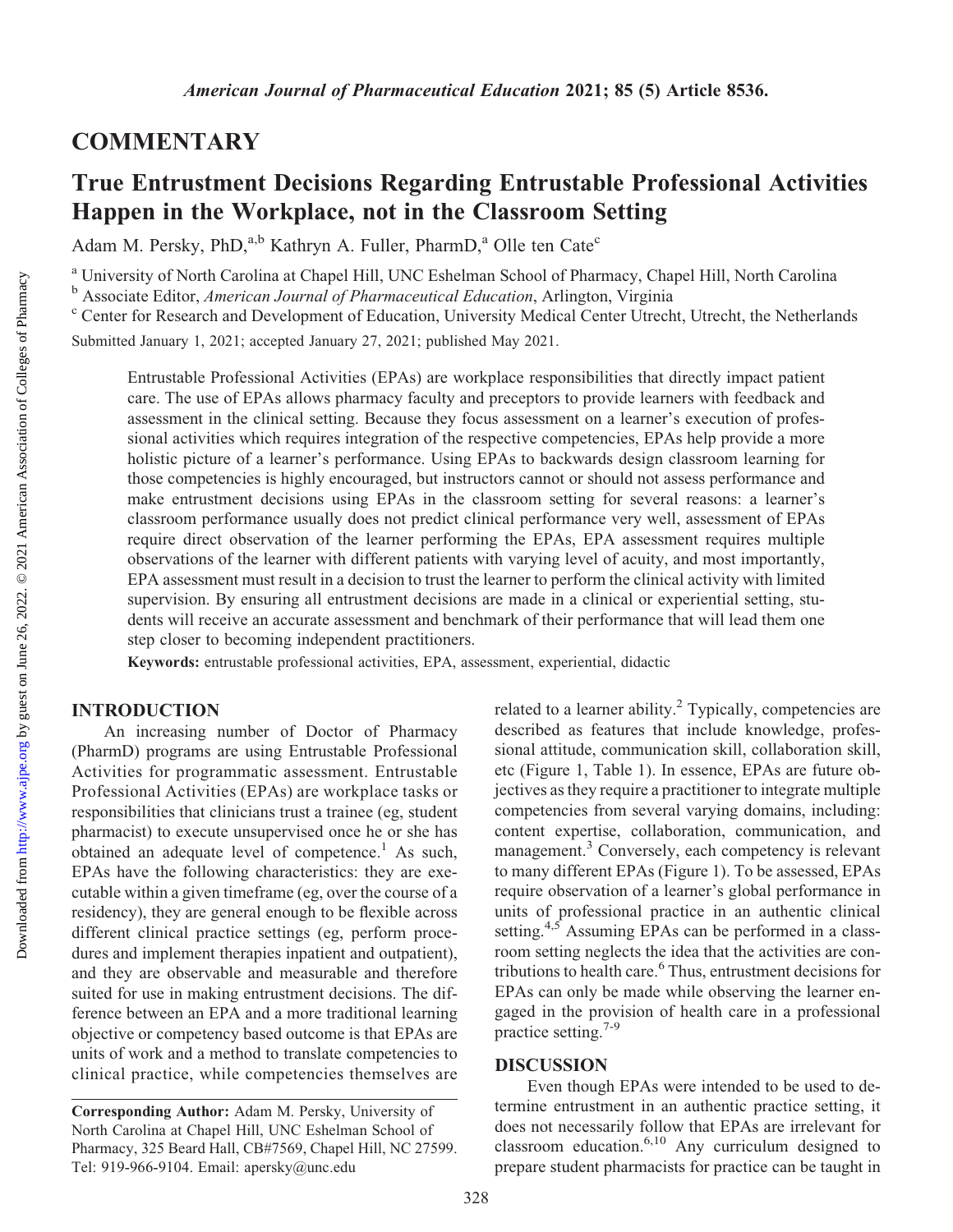

|            | <b>Competency/Learning</b><br>Objective              | EPA                                                         |
|------------|------------------------------------------------------|-------------------------------------------------------------|
| Context    | Classroom                                            | Workplace                                                   |
| Represents | Granular definitions of what is a<br>good pharmacist | Day to day work                                             |
| Assessment | Traditional (exams, etc)                             | Supervision of activities                                   |
| History    | Long history of how we think<br>about learners       | New and intended for<br>residency-to-practice<br>transition |

Figure 1. Comparison of Entrustable Professional Activities (EPAs) and Learning Objectives<sup>5</sup>

the didactic setting before students assume actual patient care responsibilities on clinical rotations. Each EPA requires that a learner have specific competencies in knowledge, skills, attitudes, and experiences before they can be entrusted with a clinical task. While classroom instruction is necessary for learners to acquire the foundational knowledge, skills, and attitudes needed to achieve many of these competencies, didactic learning alone is not sufficient. Using a backwards design approach, course instructors of "pre-experiential" courses can use EPAs to inform which competencies should be developed in learners in the classroom setting and are necessary prior to learners beginning experiential learning. Therefore, the classroom setting is the perfect environment for aligning competencies with the future EPAs of experiential and clinical learning where true entrustment decisions can be

made. As such, instructors of didactic courses, whether the course content is foundational science, clinical, or social administrative, should be aware of EPAs and howto ensure alignment of EPAs with the didactic curriculum in the resurgence of competency-based learning.<sup>2,11,12</sup>

While faculty want to thoroughly prepare students in the classroom for their experiential pharmacy education, it is important to do so using accurate and evidencedbased didactic methods of teaching and assessment. Assessing students on EPAs and making entrustment decisions in the didactic setting would be faulty and meaningless. Allowing a student to work without supervision before they have even entered the clinical arena would be inappropriate. Additionally, student performance in the classroom does not necessarily predict clinical performance.<sup>13</sup> A student might appear to be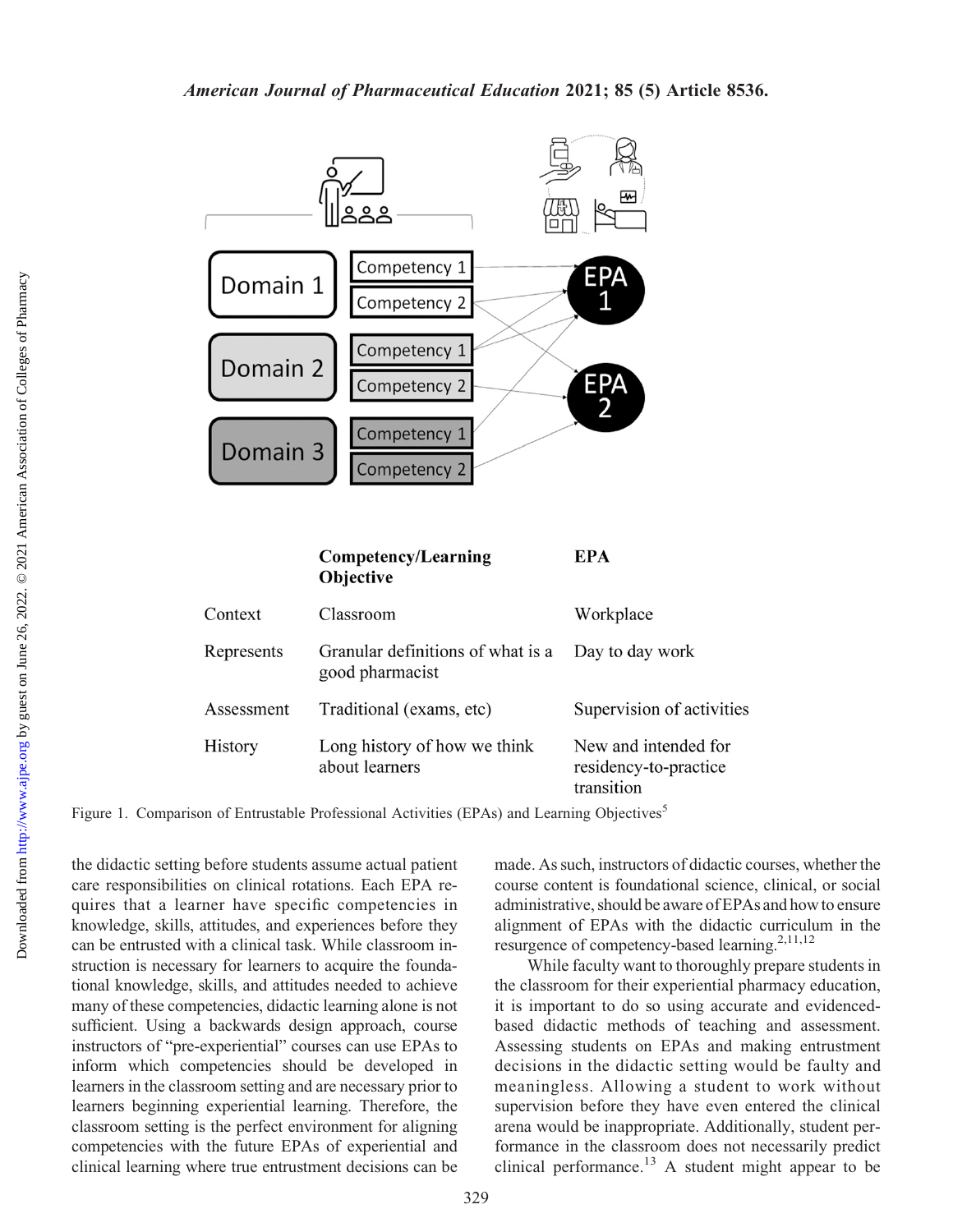#### American Journal of Pharmaceutical Education 2021; 85 (5) Article 8536.

Table 1. Summary of Assessment of Entrustable Professional Activities in Student Pharmacists in an Experiential Environment vs a Classroom Environment $17$ 

| <b>Entrustment</b><br><b>Decisions Based on</b>                               | <b>Abbie (Experiential</b><br><b>Environment</b> ) | <b>Billy (Classroom</b><br><b>Environment</b> ) | <b>Explanation</b>                                                                                                                                                                                                                                                                                                                                                                                                       |
|-------------------------------------------------------------------------------|----------------------------------------------------|-------------------------------------------------|--------------------------------------------------------------------------------------------------------------------------------------------------------------------------------------------------------------------------------------------------------------------------------------------------------------------------------------------------------------------------------------------------------------------------|
| Direct observation                                                            | Yes                                                | N <sub>o</sub>                                  | A preceptor can observe the process of Abbie<br>interacting with the patient and treatment<br>team with subsequent assessment of written<br>or verbal recommendation. However, in the<br>classroom, Billy will not be observed while<br>he completes his pharmacotherapy consult<br>note over the course of a week and he may<br>have done so with additional help or<br>resources.                                      |
| Observed in multiple<br>clinical settings                                     | Yes                                                | N <sub>0</sub>                                  | Abbie completed her Advanced Pharmacy<br>Practice Experiences in a variety of settings<br>including the intensive care unit and<br>ambulatory care clinic and therefore was able<br>to be observed in multiple settings. However,<br>Billy was only observed in the classroom<br>setting while completing case notes around<br>different pharmacotherapy topics                                                          |
| Varying context, acuity,<br>complexity and varying<br>patient characteristics | Yes                                                | Maybe                                           | During her Internal Medicine rotation, Abbie<br>worked with multiple patients of different<br>complexities and acuities and subsequently<br>modified her treatment plans based on<br>varying patient characteristics. However,<br>Billy read about one patient characteristic<br>with one level of acuity which lacked varying<br>context.                                                                               |
| Independence/Unsupervised                                                     | Yes                                                | N <sub>o</sub>                                  | During rotations Abbie can demonstrate<br>independence in the experiential setting as<br>she is able to be left alone while she educates<br>a patient or provides a recommendation to the<br>treatment team. However, Billy cannot<br>demonstrate independence as there was no<br>direct observation confirming the level of<br>entrustment and it is unknown what resources<br>were used to make his clinical decision. |

"competent" in a classroom setting where timelines and available resources are more favorable, but exhibit "dependence" or poor performance in the experiential setting. Most clinical preceptors can provide examples of learners who perform well on written examinations and simulated tests of clinical skills, but are far below "competent" in experiential performance.<sup>1</sup> To be trusted to work in the clinical setting without supervision, studies show that the learner must exhibit both task-specific competency and general professional qualities <sup>4</sup> These general qualities include agency, reliability, integrity, humility, and capability.<sup>4</sup>

Let us examine an extreme example involving a PhD-trained pharmacokineticist with 20 years of experience in research and teaching in the discipline. Despite his long history in academia, extensive drug knowledge, and ability to perform dosing calculations expertly, he cannot (or should not) be entrusted with properly dosing a medication for an actual patient in a clinical practice setting. This example illustrates the difference between didactic and experiential learning and knowledge and why examination of a learner's ability to execute clinical tasks should be done in a clinical environment and not in a didactic setting. Making entrustment decisions differs from conducting a standard assessment of a leaner as a standard assessment in the classroom does not have the direct consequences of patient care and as such serves as a proxy measure rather than an authentic workplace measure.<sup>4</sup>

Because EPAs are solely workplace practices or tasks, there is an additional concern with using EPAs to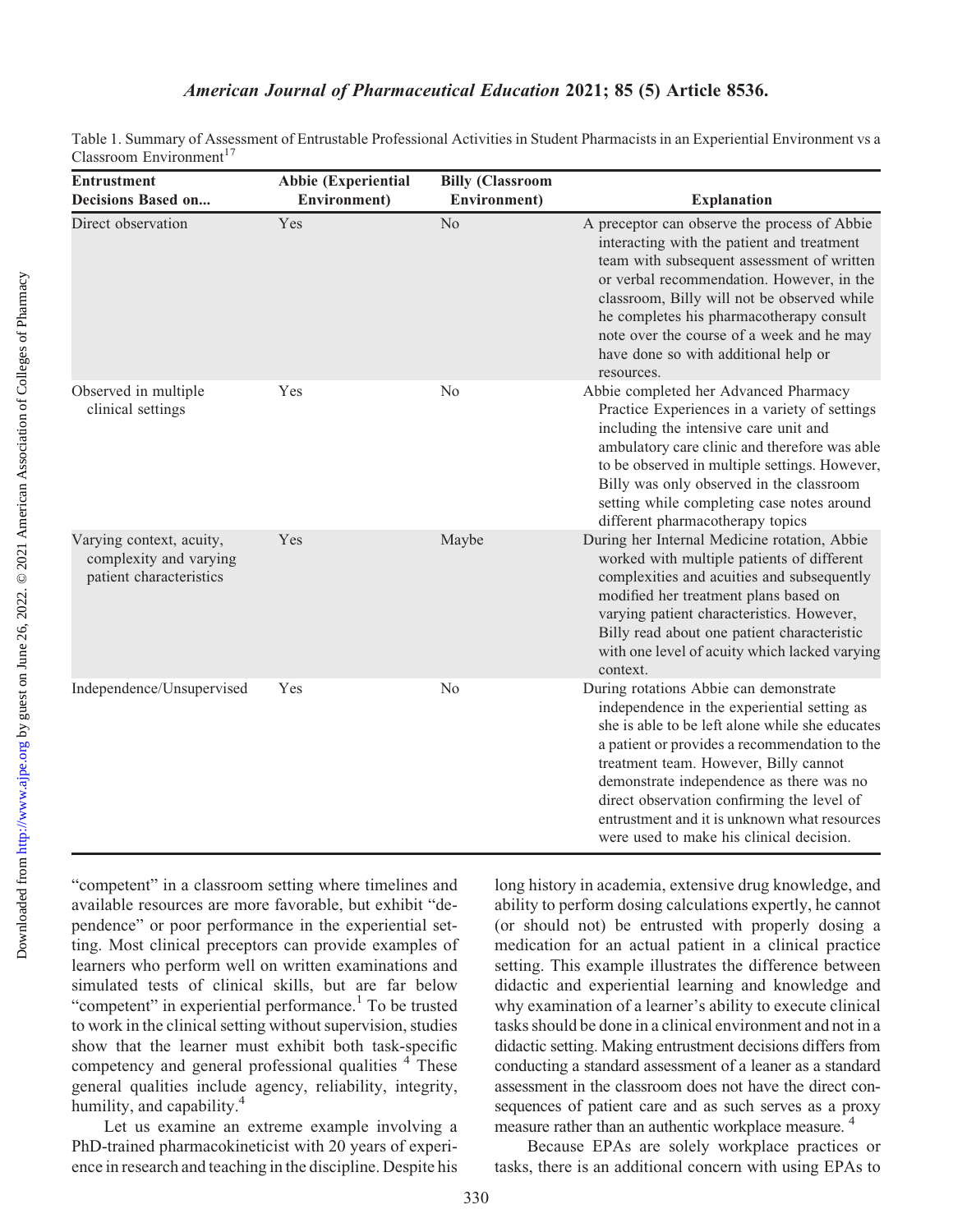assess learners in the didactic setting. In the classroom, instructors attempt to simulate the workplace or experiential environment by using patient cases, simulated electronic health records, or even standardized patients. However, hypothetical cases do not involve the learner engaging in authentic workplace activities with real patients and therefore do not fit within the EPA philosophy. In order for EPAs to be correctly and accurately assessed they must reflect the learner making an actual contribution to health care.<sup>6</sup> One may argue that assessment using standardized patients or objective structured clinical examinations (OSCEs) is closer to experiences in experiential learning than classroom learning and therefore could be used to assess a learner's readiness for EPAs. However, these simulated environments are still not sufficient to use for EPA assessment unless the required skill is rare. For example, a basic life support class can prepare a student to perform the clinical tasks required for administering emergency care when needed. In this case, entrustment in the learner's ability to perform these tasks can be assessed in a simulated environment as actual emergency clinical situations are rare and attempting to teach the student within an authentic environment (eg, hospital emergency department) might place a patient at greater risk. A simulated environment may be the only setting in which assessment of an EPA, eg, a student's ability to resuscitate a patient, can be conducted and which otherwise might not be able to be assessed. In contrast, using a simulated environment or written patient cases to provide student entrustment around counseling patients, provide recommendations or determining a pharmacotherapy assessment and plan would not be appropriate as these are all clinical tasks that can be well observed and assessed repeatedly in the live experiential setting.

Finally, in the classroom setting, learners are tasked with reading about one patient case at a time with static context, acuity, and complexity and providing an assessment and plan for this patient. As a result, entrustment decisions cannot be made in the classroom setting. Entrustment decisions should instead be made after EPAs have been observed multiple times in multiple settings and with a variety of patients with different characteristics, disease complexity, acuity and severity .<sup>3</sup> To further explain the implications of making entrustment decisions about student pharmacists in non-clinical environments consider the following scenarios.

Abbie is a fourth-year student pharmacist who recently completed her general medicine experience. During the rotation, she was responsible for the assessment and management of four to eight patients a day. Over the course of the month, the preceptor directly observed

Abbie providing appropriate medication counseling to patients, providing appropriate treatment interventions to the team, and appropriately documenting a variety of clinical encounters. For each of the above observations, Abbie provided accurate, patient-centered, and evidencebased information without unnecessary details or repetition. She was able to accurately interpret laboratory values and key problems while communicating bidirectionally with other professionals to develop the plan. Abbie's documentation and tasks were completed in a timely fashion and contained the required elements of the practice site. The clinical documentation that Abbie provided to her preceptor contained the problem list and treatment plan and reflected a combination of critical thinking processes.

Billy is a third-year student pharmacist who recently completed the pharmacotherapy course. Within the course, Billy was required to provide pharmacotherapy management for approximately one patient a week. To do so, he completed an online patient encounter that consisted of using a simulated electronic health record of a patient in a general medicine practice. Using this information, Billy was expected to provide patient counseling points and appropriate treatment recommendations for the patient and to document all relevant information over a week's time. During the week, and under no direct observation, Billy interacted with classmates and the instructor to help decipher the patient case and determine the appropriate recommendations and had unlimited access to online resources. For the clinical case, Billy provided accurate, patient-centered, evidence-based information that did not contain unnecessary details or repetitions. He was able to accurately interpret laboratory values and key problems while communicating bidirectionally to develop the plan. His documentation and tasks were completed in a timely fashion and contained the required elements of the practice site. The clinical documentation provided contained the problem list and plan and reflected a combination of critical thinking processes.

Clearly, in one of the two scenarios, the student pharmacist worked within the necessary environment for EPA assessment to be conducted while the other did not as EPAs are more than the ability to complete a clinical task. The activity observed must demonstrate the student's ability to make a contribution to healthcare.<sup>6</sup> As shown in Table 1, in the experiential setting, faculty have the opportunity to directly observe the student pharmacist performing clinical tasks and could assess the degree to which the student could be trusted with performing various activities in varying contexts. However, in the classroom, faculty could only observe the student pharmacist indirectly, with a minimal variety of patient